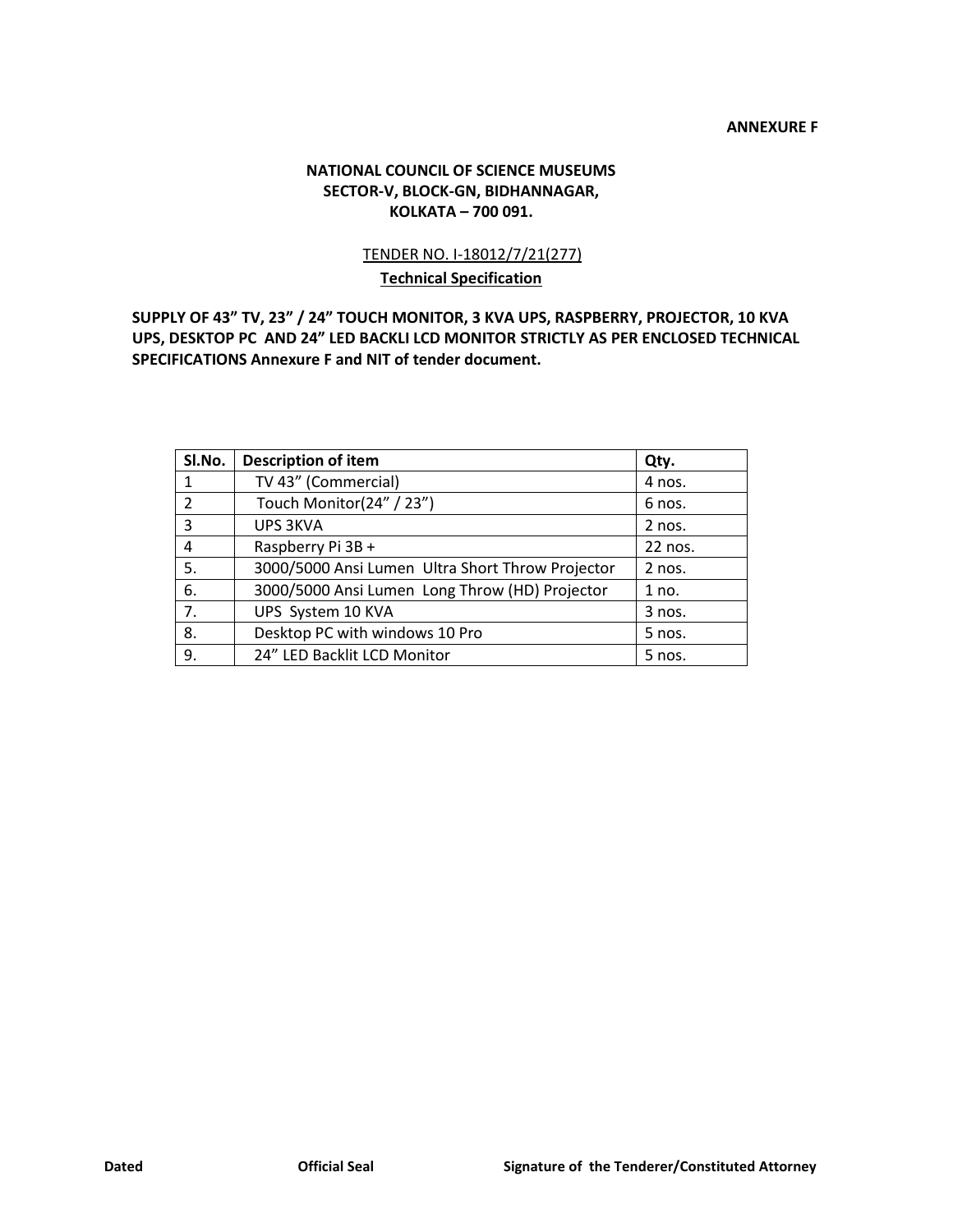### **43" TV /Commercial 4Nos**

- Diagonal Size 43"
- Type : LED or equivalent
- Resolution 1920\*1080 (Full HD) or more
- Brightness( $Typ.$ ) 300 nit or equivalent
- Contrast Ratio: 3000:1
- Viewing Angle(H/V): 178:178
- Display Colors 16.7 M
- Color Gamut 72% or equivalent
- Operation Hour 16/7 or equivalent
- Dynamic C/R MEGA
- $\bullet$  H-Scanning Frequency 30  $\sim$  81kHZ or equivalent
- V-Scanning Frequency  $48 \sim 75$ HZ or equivalent
- Maximum Pixel Frequency 148.5MHz or equivalent
- Speaker Type Built in Speaker( $10W + 10W$ )
- Input: RGB, DVI-I, HDMI 1.4 (2), Component(CVBS Common)
- Audio Stereo Mini Jack, RGB/DVI/HDMI/CVBS/Component Audio(Common)
- $\bullet$  USB USB 2.0 x 1
- Type
- Internal
- Power Supply
- AC 100 240 V~ (+/- 10 %), 50/60 Hz
- Max[W/h] 99 or less
- Sleep mode: less than 0.5W
- **● Mounting to be provided with TV**
- **● Manufacturer has to be present for continuous 8 years in india for same business.**
- **● One year warranty**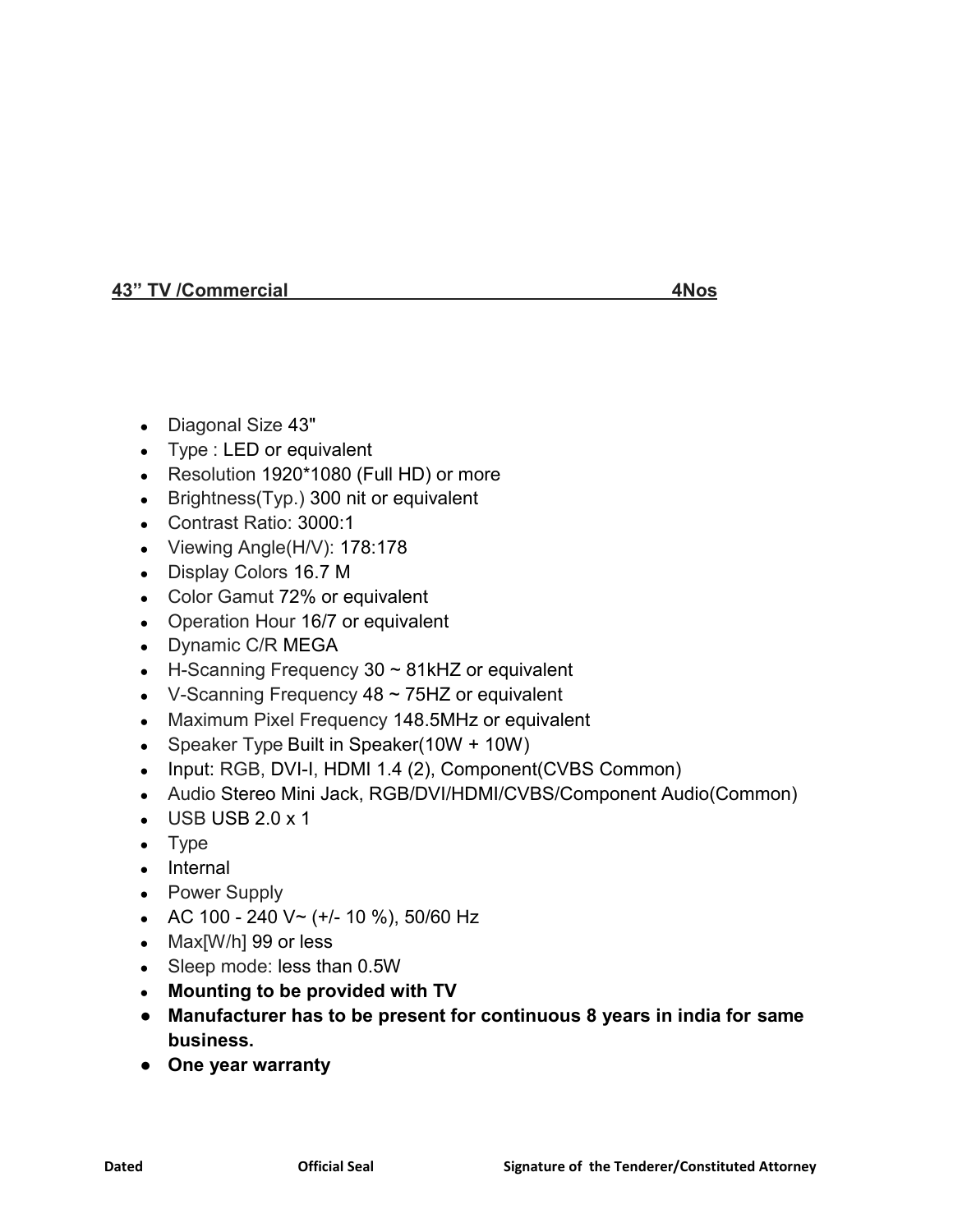# **24" touch Screen 6 Nos**

Display Type :LED-backlit LCD monitor / TFT active matrix or equivalent Diagonal Size : 24" /23" or or equivalent Viewable Size 23.8" or more Built-in Devices USB 3.0 hub Panel Type : IPS or equivalent Aspect Ratio 16:9 Native Resolution Full HD (1080p) 1920 x 1080 at 60 Hz Pixel Pitch : 0.275 mm Pixel Per Inch : 93 or equivalent Brightness: 250 cd/m² or equivalent Contrast Ratio: 1000:1 / 8000000:1 (dynamic) or equivalent Response Time: 6 ms (grey-to-grey) or equivalent Horizontal Viewing Angle 178 Vertical Viewing Angle 178 Screen Coating Anti-glare, 3H Hard Coating or equivalent Backlight Technology: LED backlight or equivalent Weight 3.12 kg or less Input Type Touchscreen : capacitive touch type Connectivity Interfaces VGA HDMI

**DisplayPort** USB 3.0 upstream 2 x USB 3.0 downstream 2 x USB 2.0 downstream Warranty : 1 year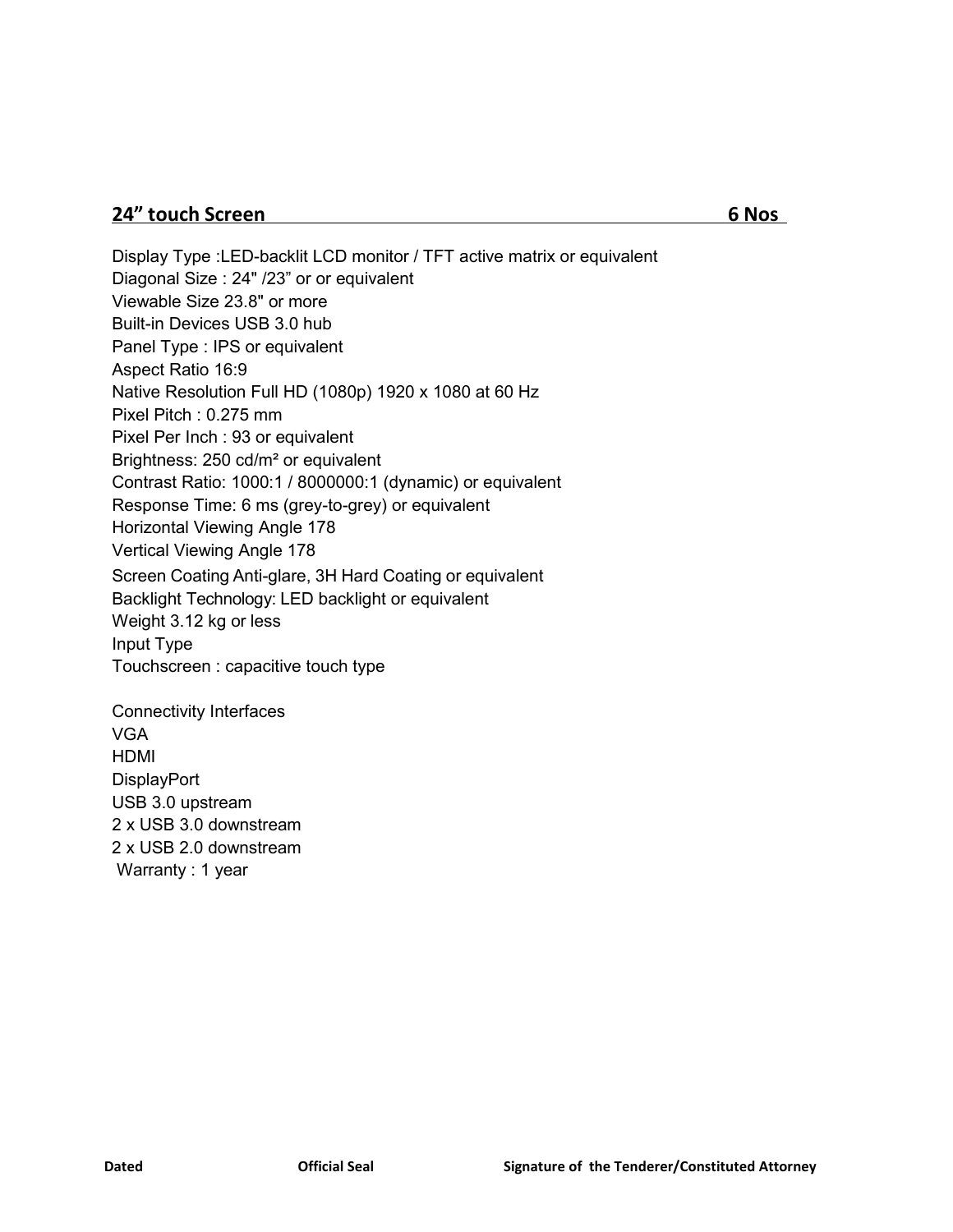|                         | <b>TECHNICAL SPECIFICATION FOR 3 KVA ONLINE UPS Systems with 30 mins</b><br>back up on full load |                                                                                     |  |  |  |  |
|-------------------------|--------------------------------------------------------------------------------------------------|-------------------------------------------------------------------------------------|--|--|--|--|
| SI <sub>No</sub>        | <b>Technical Parameters</b>                                                                      |                                                                                     |  |  |  |  |
| ł1                      | <b>UPS Capacity</b>                                                                              | 3 kVA UPS System (1Ph Input /1Ph Output)                                            |  |  |  |  |
| $\overline{2}$          | Topology                                                                                         | True On-line Double Coverstion UPS (inbuilt Isolation<br>Transformer in input side) |  |  |  |  |
| $\overline{\mathbf{3}}$ | Output power capacity                                                                            | 2.1KW or equivalent                                                                 |  |  |  |  |
| 4                       | <b>Input</b>                                                                                     |                                                                                     |  |  |  |  |
| 4.1                     | Voltage Range                                                                                    | 110 - 300 VAC based on the load percentage                                          |  |  |  |  |
| 4.2                     | Frequency                                                                                        | 50 Hz                                                                               |  |  |  |  |
|                         | <b>Frequency Range</b>                                                                           | 45 to 55 Hz                                                                         |  |  |  |  |
| 4.3                     | Power Factor                                                                                     | ≥ 0.99 at full load and nominal input Voltage                                       |  |  |  |  |
| 4.5                     | Current THD                                                                                      | $< 5\%$                                                                             |  |  |  |  |
| 5                       | <b>Output</b>                                                                                    |                                                                                     |  |  |  |  |
| 5.1                     | Voltage                                                                                          | 230 VAC                                                                             |  |  |  |  |
| 5.2                     | <b>Voltage Regulation</b>                                                                        | $+1 - 1%$                                                                           |  |  |  |  |
| 5.3                     | Frequency (Free Running Mode)                                                                    | 50 Hz ± 0.1 Hz                                                                      |  |  |  |  |
| 5.4                     | Frequency (Synchronisation Mode)                                                                 | 45 to 55 Hz                                                                         |  |  |  |  |
| 5.5                     | Harmonic Distortion (THD)                                                                        | < 2% (linear load) or equivalent                                                    |  |  |  |  |
|                         |                                                                                                  | $\frac{1}{5\%}$ (non-linear load) or equivalent                                     |  |  |  |  |
| 5.6                     | Output Waveform                                                                                  | Sine wave or equivalent                                                             |  |  |  |  |
| 5.7                     | <b>Crest Factor</b>                                                                              | 3:1 or equivalent                                                                   |  |  |  |  |
| 5.8                     | <b>Inverter Efficiency</b>                                                                       | $>90\%$                                                                             |  |  |  |  |
| 5.9                     | <b>Power Factor</b>                                                                              | 0.9 Lagging                                                                         |  |  |  |  |
| 5.10                    | Overload                                                                                         | 101% - 109% for 5 minutes                                                           |  |  |  |  |
|                         |                                                                                                  | 110% - 129% for 1 minute                                                            |  |  |  |  |
|                         |                                                                                                  | 130%-150% for 10 Sec                                                                |  |  |  |  |
| 5.11                    | System DC Voltage                                                                                | ≥192 VDC                                                                            |  |  |  |  |
| 6                       | <b>Battery</b>                                                                                   |                                                                                     |  |  |  |  |
| 6.1                     | <b>Battery Type</b>                                                                              | 12 V Sealed Lead Acid Maintenance Free                                              |  |  |  |  |
| 6.2                     | Battery make                                                                                     | Exide/ quanta or equivalent with 2years warranty                                    |  |  |  |  |
| 6.3                     | <b>Battery charging</b>                                                                          | Constant Current & Constant Voltage                                                 |  |  |  |  |
| 6.4                     | Back up time                                                                                     | 30 Mins Backup                                                                      |  |  |  |  |
| 6.5                     | Charger                                                                                          | Built-in solid state float-cum-equalizing charger with                              |  |  |  |  |
|                         |                                                                                                  | automatic boost / trickle charge modes with                                         |  |  |  |  |
|                         |                                                                                                  | current limiting features.                                                          |  |  |  |  |
| 6.6                     | <b>VAH Required</b>                                                                              | $\geq 8064$                                                                         |  |  |  |  |
| 7                       | <b>Efficiency</b>                                                                                |                                                                                     |  |  |  |  |
|                         | <b>AC/AC (overall efficiency)</b>                                                                | $\geq$ 85% (at full Load)                                                           |  |  |  |  |

| ∼                  | <b>Features</b>   |        |
|--------------------|-------------------|--------|
| <b>0</b> 4<br>O. I | Eco mode          | needed |
| $\circ$<br>o.z     | Overload capacity | needed |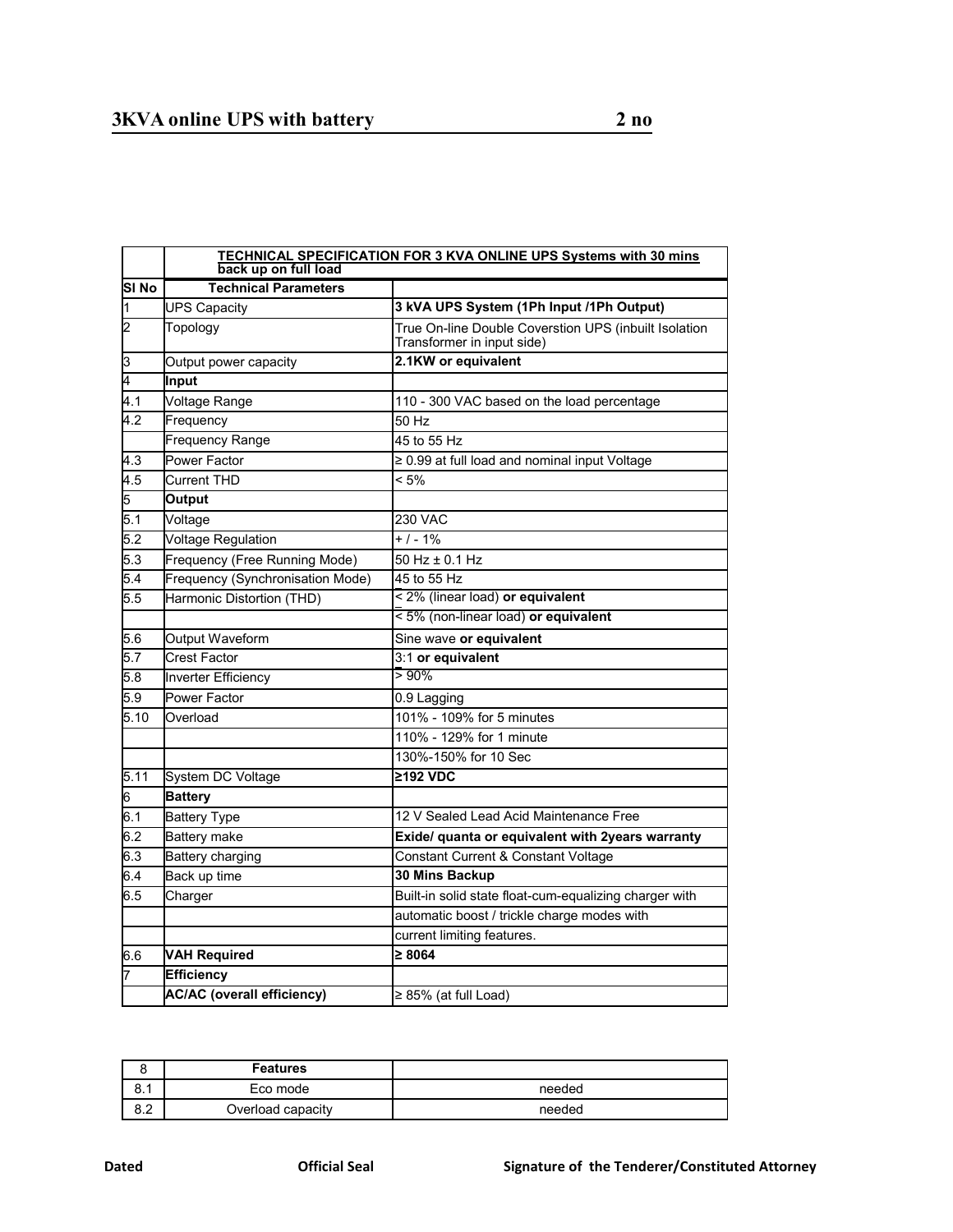| 8.3  | Converter mode                    | needed                                                            |  |
|------|-----------------------------------|-------------------------------------------------------------------|--|
| 8.4  | Bypass parameters<br>configurable | needed                                                            |  |
| 8.5  | Display                           | <b>LCD Display</b>                                                |  |
| 9    | <b>Mechanical</b>                 |                                                                   |  |
|      | Ingress protection                | IP 20                                                             |  |
| 10.6 | <b>Bypass</b>                     | <b>Static Bypass</b>                                              |  |
| 10.7 | Maintenance Bypass                | needed                                                            |  |
| 12   | <b>Certifications</b>             |                                                                   |  |
| 12.1 | ISO 9001 : 2008                   |                                                                   |  |
| 12.3 | ISO 14001: 2004                   |                                                                   |  |
| 12.4 | <b>BIS Certificate</b>            |                                                                   |  |
| 12.5 | <b>PEP Certificate</b>            |                                                                   |  |
| 13   | Warranty                          | 2 Years on UPS & 2 Years on Battery from date of<br>installation. |  |
| 14   | <b>OEM</b> authorization          | Tender specific OEM authorization is to be<br>furnished           |  |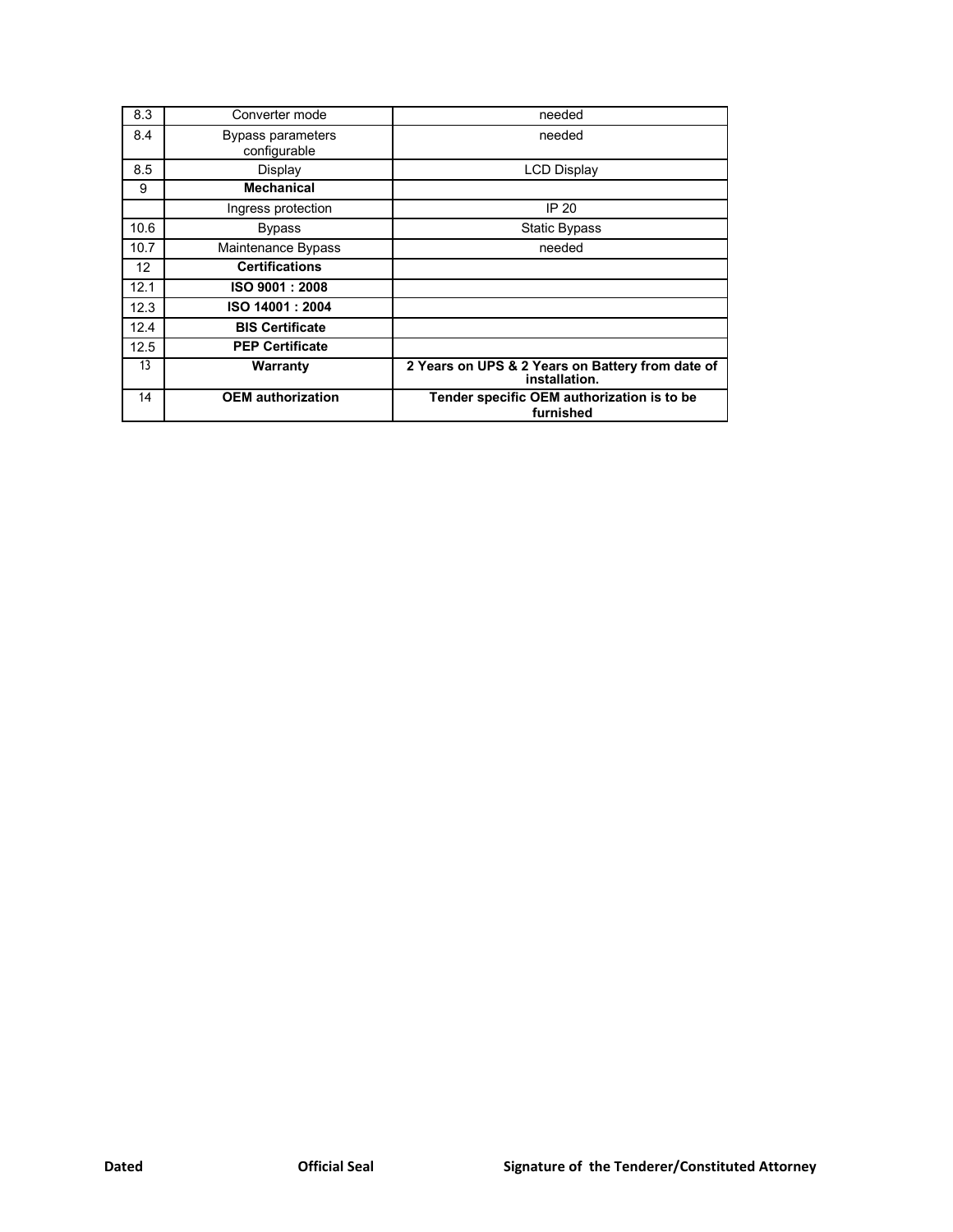- 1. SD card 16 GB class 10
- 2. Power Supply : 3A 5V output 220V ACinput
- 3. Pi Case with cooling fan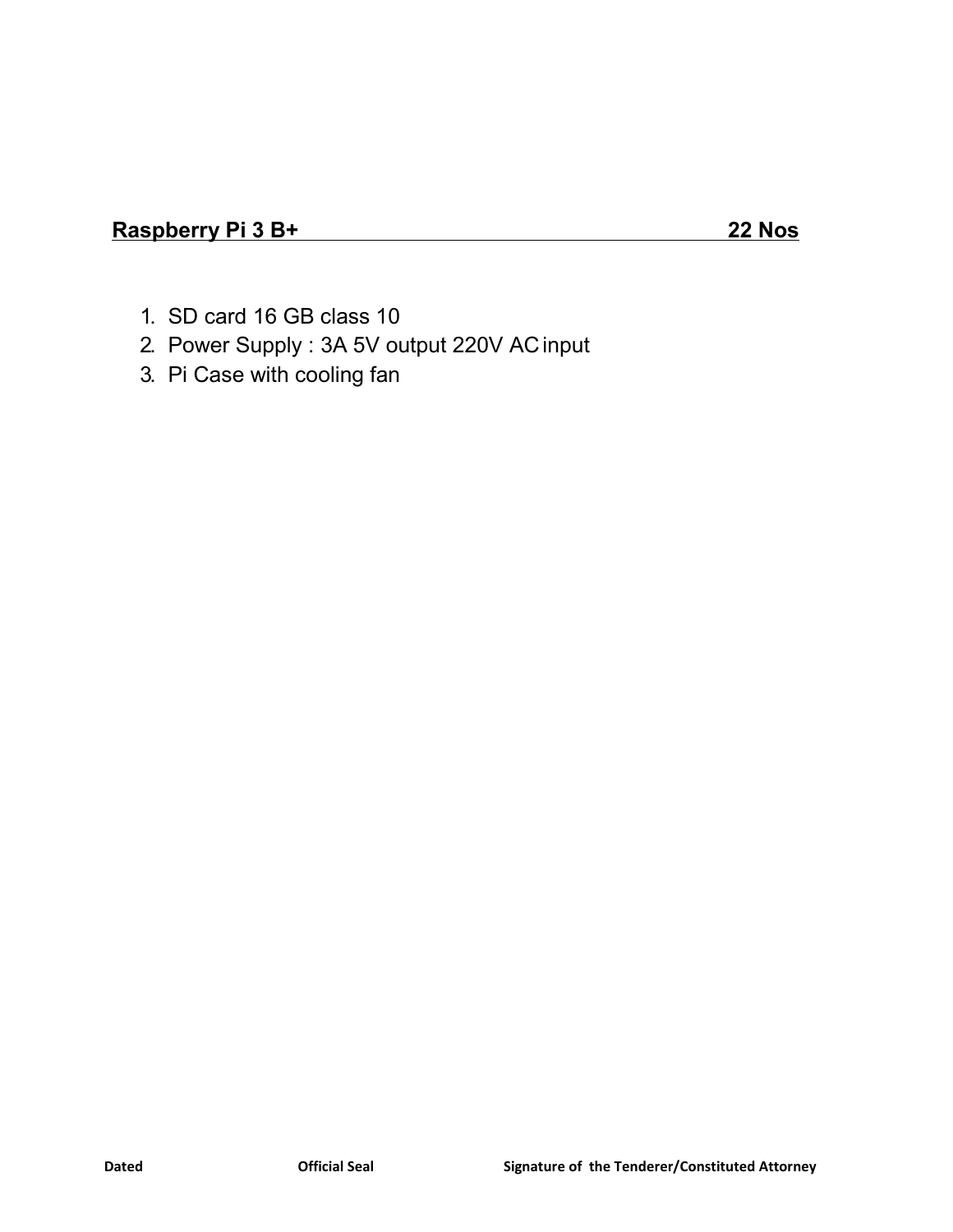Resolution 4K UHD (3,840 x 2,160)

Speaker (W) 19W speaker x 2

Brightness: 3,000 ANSI lumens or more

3D Yes Contrast 2,000,000:1 or more

Standby power <0.5W or less

Lamp life (hours) 30,000(Eco. Mode) or more

Noise level (Eco mode) 24 dB or less

Light Source Laser Diode

Display Colors 1.07 billion

Scan Rate

Horizontal : 31~135KHz Vertical : 24~120Hz Weight (kg) 10.5kg Wireless WiFi 2.4G+5G

Dimensions (W x D x H mm)  $576 \times 383 \times 130$  mm (w / feet) or less

Power supply 100V ~ 240V ± 10%, 50-60Hz

Throw ratio 0.25:1 or equivalent

Zoom type: Fixed Warranty : 3 year or more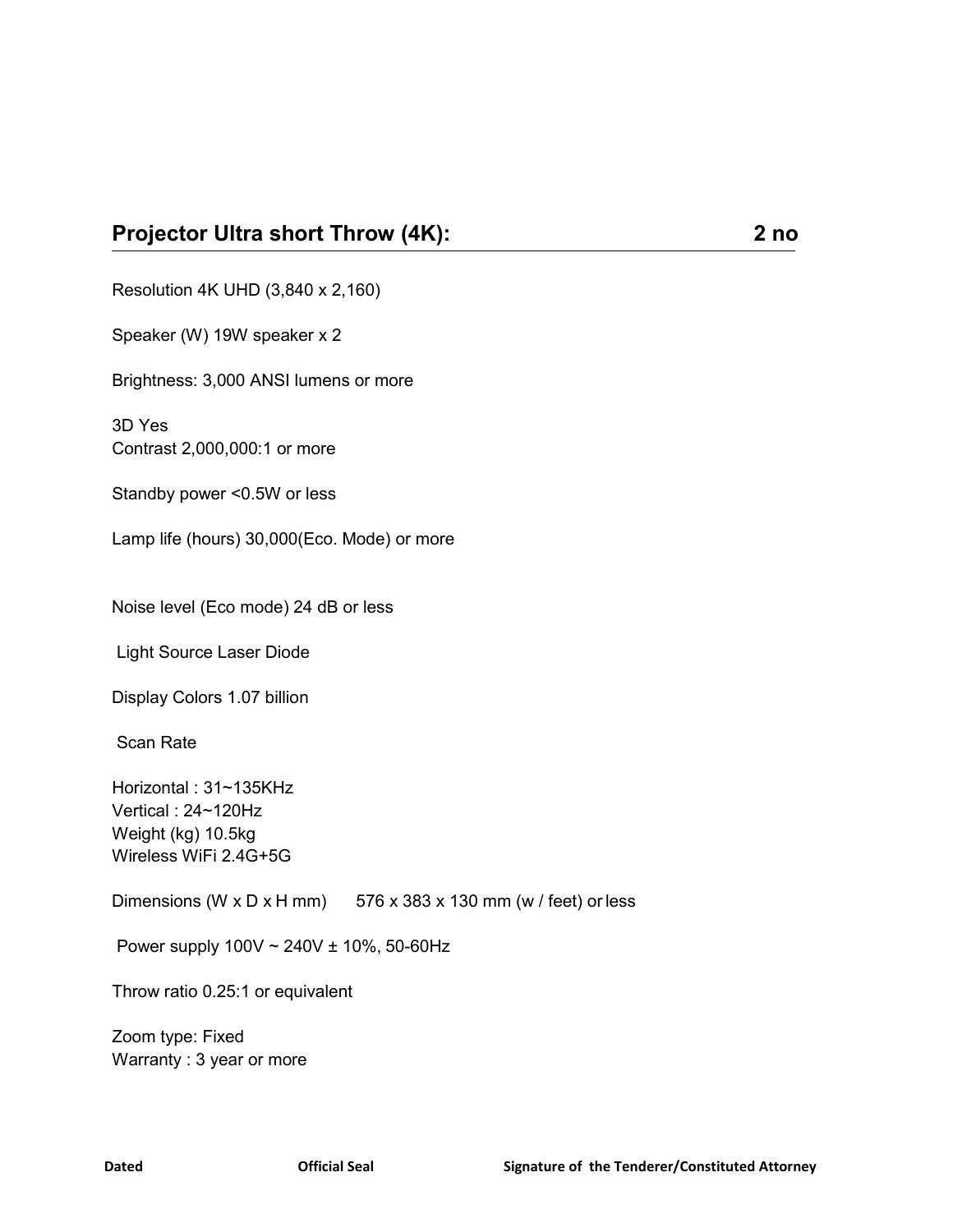# **Throw ratio: 1.2 to 1.3** Resolution: 1920\*1080 or more

Brightness: 3,000 ANSI lumens or more Source : Laser diode Lamp life : 20000 hr or more Contrast 2,0000:1 or more Zoom type: Fixed Inbuilt speaker Input: HDMI Warranty : 3 year or more

### **UPS system (10 KVAsinglephase output) 3nos.**

|                | TECHNICAL SPECIFICATION FOR 10 KVA ONLINE UPS Systems with 30 mins |                                                                                     |  |  |  |
|----------------|--------------------------------------------------------------------|-------------------------------------------------------------------------------------|--|--|--|
|                | back up on full load                                               |                                                                                     |  |  |  |
| <b>SI No</b>   | <b>Technical Parameters</b>                                        |                                                                                     |  |  |  |
| I1             | <b>UPS Capacity</b>                                                | 10 kVA UPS System (1Ph Input /1Ph Output)                                           |  |  |  |
| 2              | Topology                                                           | True On-line Double Coverstion UPS (inbuilt Isolation<br>Transformer in input side) |  |  |  |
| 3              | Output power capacity                                              | 8 KW or equivalent                                                                  |  |  |  |
| $\overline{4}$ | Input                                                              |                                                                                     |  |  |  |
| 4.1            | Voltage Range                                                      | 110 - 300 VAC based on the load percentage                                          |  |  |  |
| 4.2            | Frequency                                                          | 50 Hz                                                                               |  |  |  |
|                | Frequency Range                                                    | 45 to 55 Hz                                                                         |  |  |  |
| 4.3            | Power Factor                                                       | $\geq$ 0.99 at full load and nominal input Voltage                                  |  |  |  |
| 4.5            | Current THD                                                        | $< 5\%$                                                                             |  |  |  |
| 5              | <b>Output</b>                                                      |                                                                                     |  |  |  |
| 5.1            | Voltage                                                            | <b>230 VAC</b>                                                                      |  |  |  |
| 5.2            | <b>Voltage Regulation</b>                                          | $+ 1 - 1%$                                                                          |  |  |  |
| 5.3            | Frequency (Free Running Mode)                                      | $50$ Hz $\pm$ 0.1 Hz                                                                |  |  |  |
| 5.4            | Frequency (Synchronisation Mode)                                   | 45 to 55 Hz                                                                         |  |  |  |
| 5.5            | Harmonic Distortion (THD)                                          | < 2% (linear load) or equivalent                                                    |  |  |  |
|                |                                                                    | < 5% (non-linear load) or equivalent                                                |  |  |  |
| 5.6            | Output Waveform                                                    | Sine wave or equivalent                                                             |  |  |  |
| 5.7            | <b>Crest Factor</b>                                                | 3:1 or equivalent                                                                   |  |  |  |
| 5.8            | <b>Inverter Efficiency</b>                                         | $> 90\%$                                                                            |  |  |  |
| 5.9            | <b>Power Factor</b>                                                | 0.9 Lagging                                                                         |  |  |  |
| 5.10           | Overload                                                           | 101% - 109% for 5 minutes                                                           |  |  |  |
|                |                                                                    | 110% - 129% for 1 minute                                                            |  |  |  |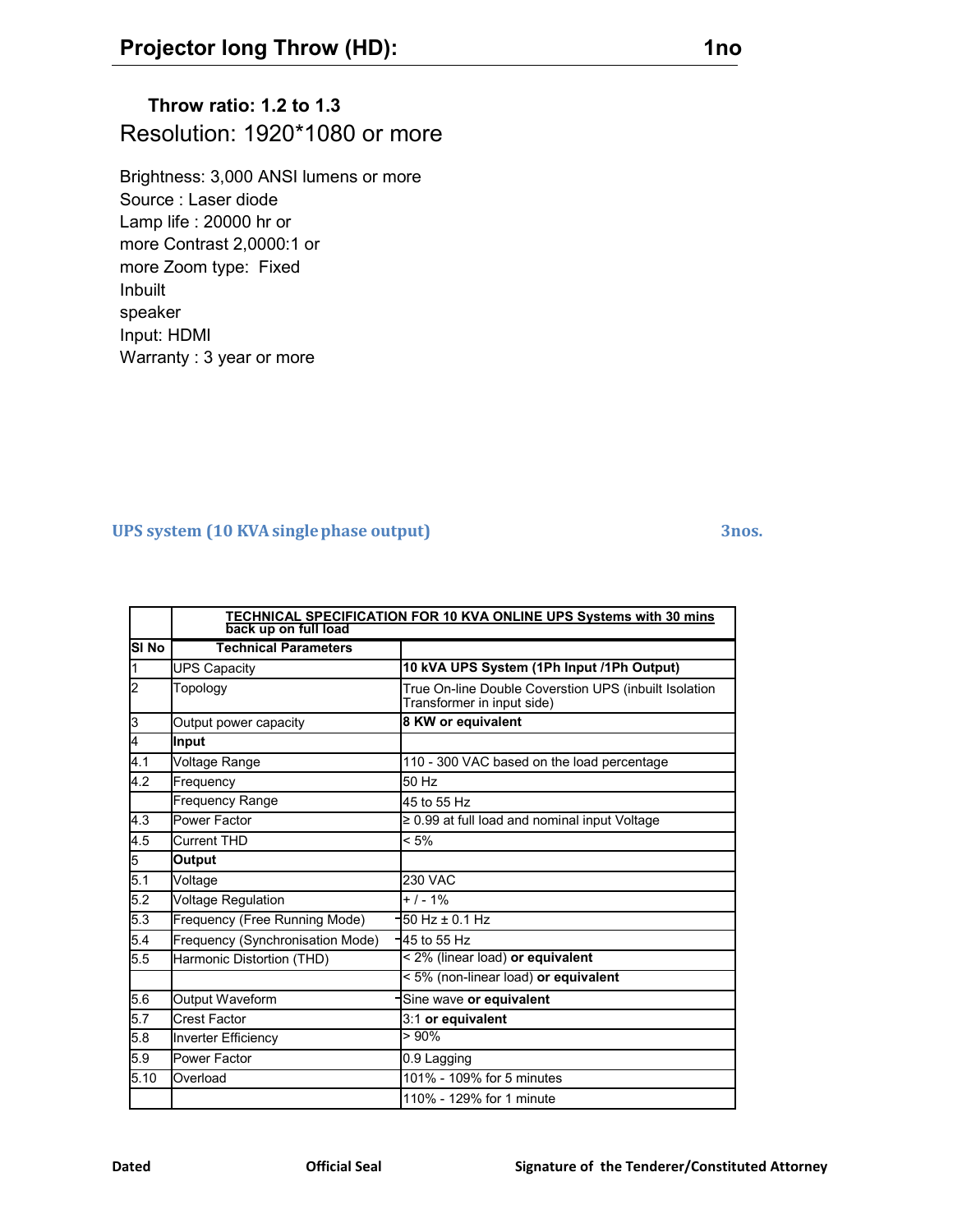|      |                                   | 130%-150% for 10 Sec                                   |
|------|-----------------------------------|--------------------------------------------------------|
| 5.11 | <b>System DC Voltage</b>          | ≥192 VDC                                               |
| l6   | <b>Battery</b>                    |                                                        |
| 6.1  | <b>Battery Type</b>               | 12 V Sealed Lead Acid Maintenance Free                 |
| 6.2  | <b>Battery make</b>               | Exide/ quanta or equivalent with 2years warranty       |
| 6.3  | Battery charging                  | <b>Constant Current &amp; Constant Voltage</b>         |
| 6.4  | Back up time                      | 30 Mins Backup                                         |
| 6.5  | Charger                           | Built-in solid state float-cum-equalizing charger with |
|      |                                   | automatic boost / trickle charge modes with            |
|      |                                   | current limiting features.                             |
| 6.6  | <b>VAH Required</b>               | $\geq 8064$                                            |
|      | <b>Efficiency</b>                 |                                                        |
|      | <b>AC/AC (overall efficiency)</b> | $\geq$ 85% (at full Load)                              |

| 8    | <b>Features</b>                   |                                                                   |
|------|-----------------------------------|-------------------------------------------------------------------|
| 8.1  | Eco mode                          | needed                                                            |
| 8.2  | Overload capacity                 | needed                                                            |
| 8.3  | Converter mode                    | needed                                                            |
| 8.4  | Bypass parameters<br>configurable | needed                                                            |
| 8.5  | Display                           | <b>LCD Display</b>                                                |
| 9    | <b>Mechanical</b>                 |                                                                   |
|      | Ingress protection                | <b>IP 20</b>                                                      |
| 10.6 | <b>Bypass</b>                     | <b>Static Bypass</b>                                              |
| 10.7 | Maintenance Bypass                | needed                                                            |
| 12   | <b>Certifications</b>             |                                                                   |
| 12.1 | ISO 9001: 2008                    |                                                                   |
| 12.3 | ISO 14001: 2004                   |                                                                   |
| 12.4 | <b>BIS Certificate</b>            |                                                                   |
| 12.5 | <b>PEP Certificate</b>            |                                                                   |
| 13   | Warranty                          | 2 Years on UPS & 2 Years on Battery from date of<br>installation. |
| 14   | <b>OEM</b> authorization          | Tender specific OEM authorization is to be<br>furnished           |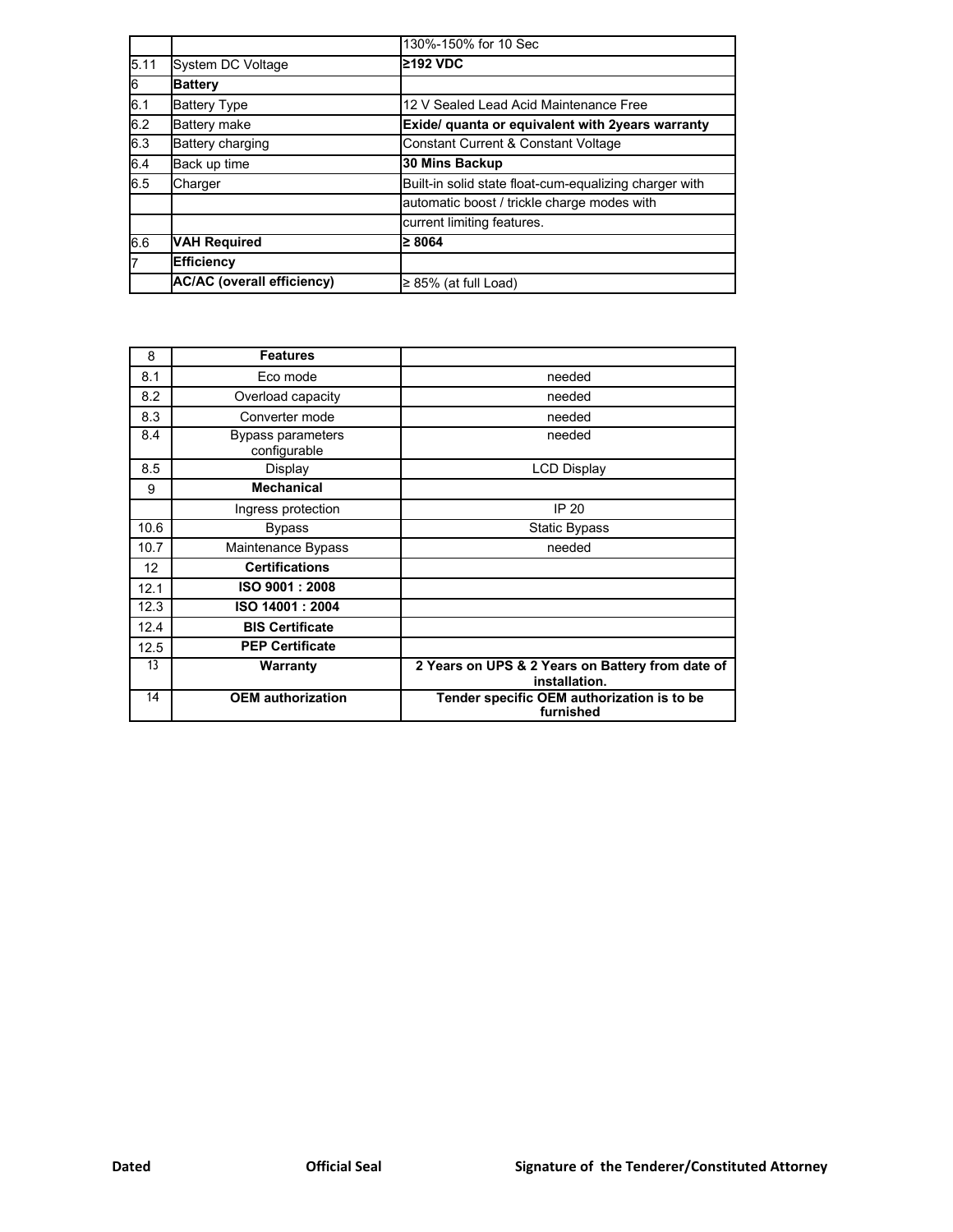### **Desktop PC with Windows 10 Pro 5 Nos.**

| <b>Operating System</b>             | X.                                     | Windows 10 Professional 64bit (Licensed)                                                                   |
|-------------------------------------|----------------------------------------|------------------------------------------------------------------------------------------------------------|
| Processor                           | e.                                     | 11th Gen Intel® Core™ i7-11700F processor (8-Core,<br>16M Cache, 2.5GHz to 4.9GHz)                         |
| Processor family                    | ¥.                                     | 11th Generation Intel® Core™ i7 processor                                                                  |
| Mcmory                              | $\mathcal{L}_{\mathcal{L}}$            | 16GB, 16Gx1, DDR4, 2933MHz                                                                                 |
| Hard drive                          | ¥.                                     | (SSD) 512 GB M.2 PCIe NVMe Solid State Drive                                                               |
|                                     |                                        | with (HDD) 1TB 7200 rpm 3.5" SATA Hard Drive                                                               |
| Graphics                            | $\mathcal{L}$                          | Intel® UHD Graphics 730 with shared graphics memory                                                        |
| <b>USB Ports</b>                    | $\mathcal{L}$                          | 6 ports; 2x front and 3x rear USB 3.1 Gen2; 2x USB 2.0<br>via internal headers; USB Revision 2.0, 3.1 Gen2 |
| <b>RAID Configuration</b>           | $\mathcal{L}$                          | $2.5"$ HDD/SSD + M.2 SATA SSD (RAID-0 RAID-1)                                                              |
| <b>SATA 6.0 Gb/s Ports</b>          | $\frac{1}{2}$ .                        | $\overline{4}$                                                                                             |
| Thunderbolt™ 3 Ports                | $\mathcal{L}_{\mathcal{L}}$            |                                                                                                            |
| <b>Expansion slots</b>              | X.                                     | PCI Express Revision - Gen3; PCI Express Configurations<br>$\ddagger$ - M.2 slot with PCIe X4 lanes;       |
| <b>Integrated Bluetooth</b>         | $\mathcal{L}_{\mathcal{L}}$            | Yes                                                                                                        |
| <b>Removable Memory Card Slot</b> : |                                        | microSDXC with UHS-I support                                                                               |
| M.2 Card Slot (storage)             | 사람이                                    | 22x42/80                                                                                                   |
| Network interface                   | 225                                    | Integrated LAN Intel® Ethernet Connection I219-V;<br>Integrated Intel® Wi-Fi 6 2x2 (Gig+) and Bluetooth    |
| Pointing device                     | $\mathcal{C}^{\bullet}_{\mathbf{a}}$ . | <b>USB</b> Hardened Mouse                                                                                  |
| Keyboard                            | (120)                                  | USB Wired Keyboard                                                                                         |
| Security & Reliability              | 30                                     | Intel® AES New Instructions                                                                                |
| Warranty                            | z.                                     | 3 year warranty and service offering includes 3 years of<br>parts, labor and on-site repair                |
| <b>Services</b>                     | ÷.                                     | 3 years of next business day onsite repair from a qualified<br>technician                                  |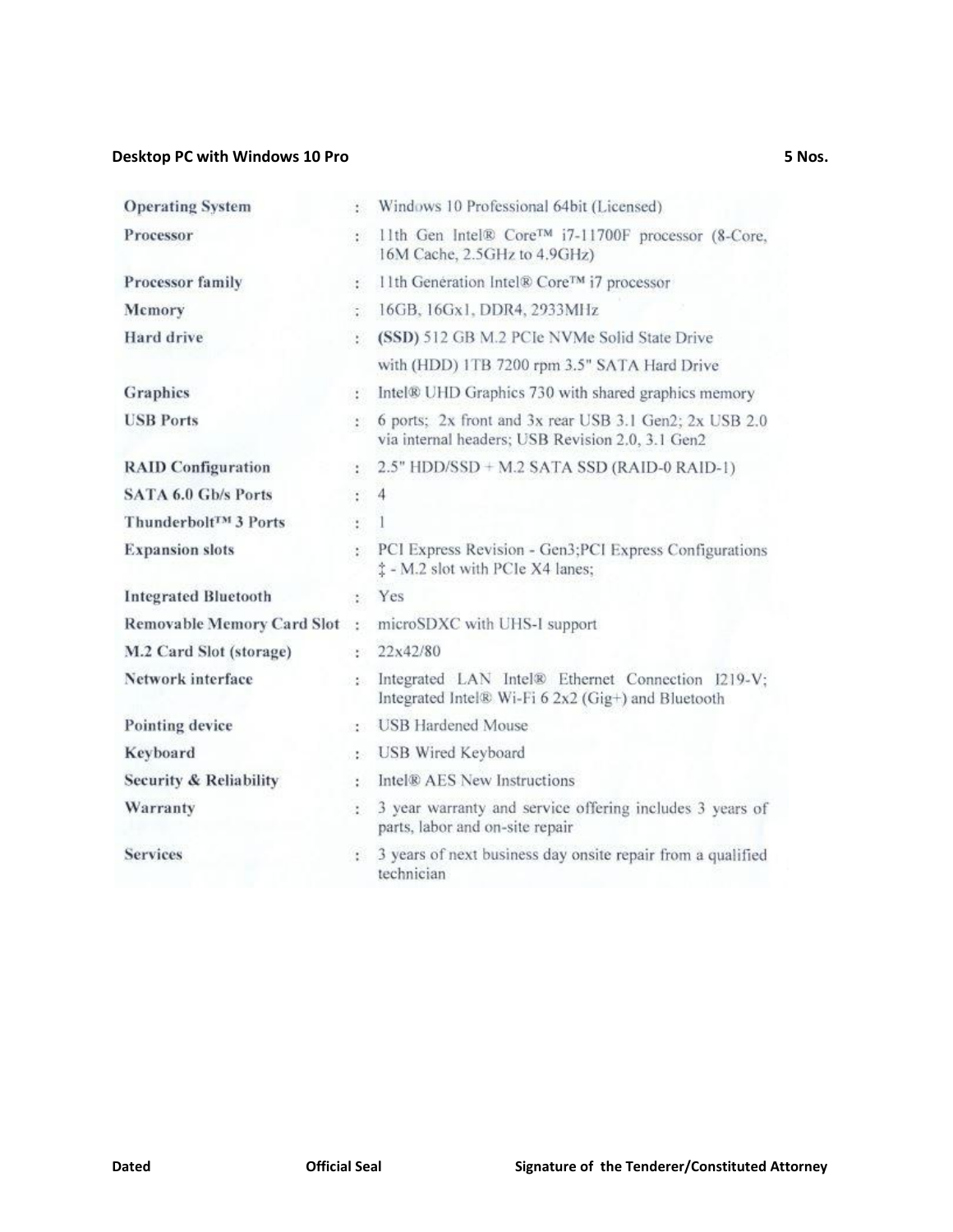### **24"LED- Backlit LCD Monitor 5 Nos.**

| Display Type                           |    | LED-backlit LCD monitor / TFT<br>active matrix                                |                   |
|----------------------------------------|----|-------------------------------------------------------------------------------|-------------------|
| Diagonal Size                          | W. | 24"                                                                           |                   |
| Panel Type                             |    | <b>IPS</b>                                                                    |                   |
| Aspect Ratio                           |    | 16:9                                                                          |                   |
| Native Resolution                      |    | Full HD (1080p)<br>1920 x 1080 at 60 Hz                                       |                   |
| Pixel Pitch                            |    | 0.2745 mm                                                                     |                   |
| <b>Brightness</b>                      |    | $250 \text{ cd/m}^2$                                                          |                   |
| <b>Contrast Ratio</b>                  |    | 1000:1                                                                        |                   |
| Response Time                          |    | : 8 ms (grey-to-grey normal);<br>5 ms (grey-to-grey fast)                     |                   |
| Colour Support                         |    | : 16.7 million colours                                                        |                   |
| Horizontal Viewing Angle               |    | $: 178$ degree                                                                |                   |
| Vertical Viewing Angle                 |    | 178 degree                                                                    |                   |
| <b>Screen Coating</b>                  |    | Anti-glare                                                                    | (for eye comfort) |
| Input Connectors                       |    | HDMI, VGA, DisplayPort                                                        |                   |
| <b>Display Position</b><br>Adjustments |    | Height, pivot (rotation), swivel, tilt                                        |                   |
| Voltage                                |    | AC 100-240 V (50/60 Hz)                                                       |                   |
| <b>Environmental Standards</b>         |    | <b>ENERGY STAR Qualified</b>                                                  |                   |
| Manufacturer Warranty                  |    | 3 years Limited onsite Hardware<br>Warranty with Advanced Exchange<br>Service |                   |